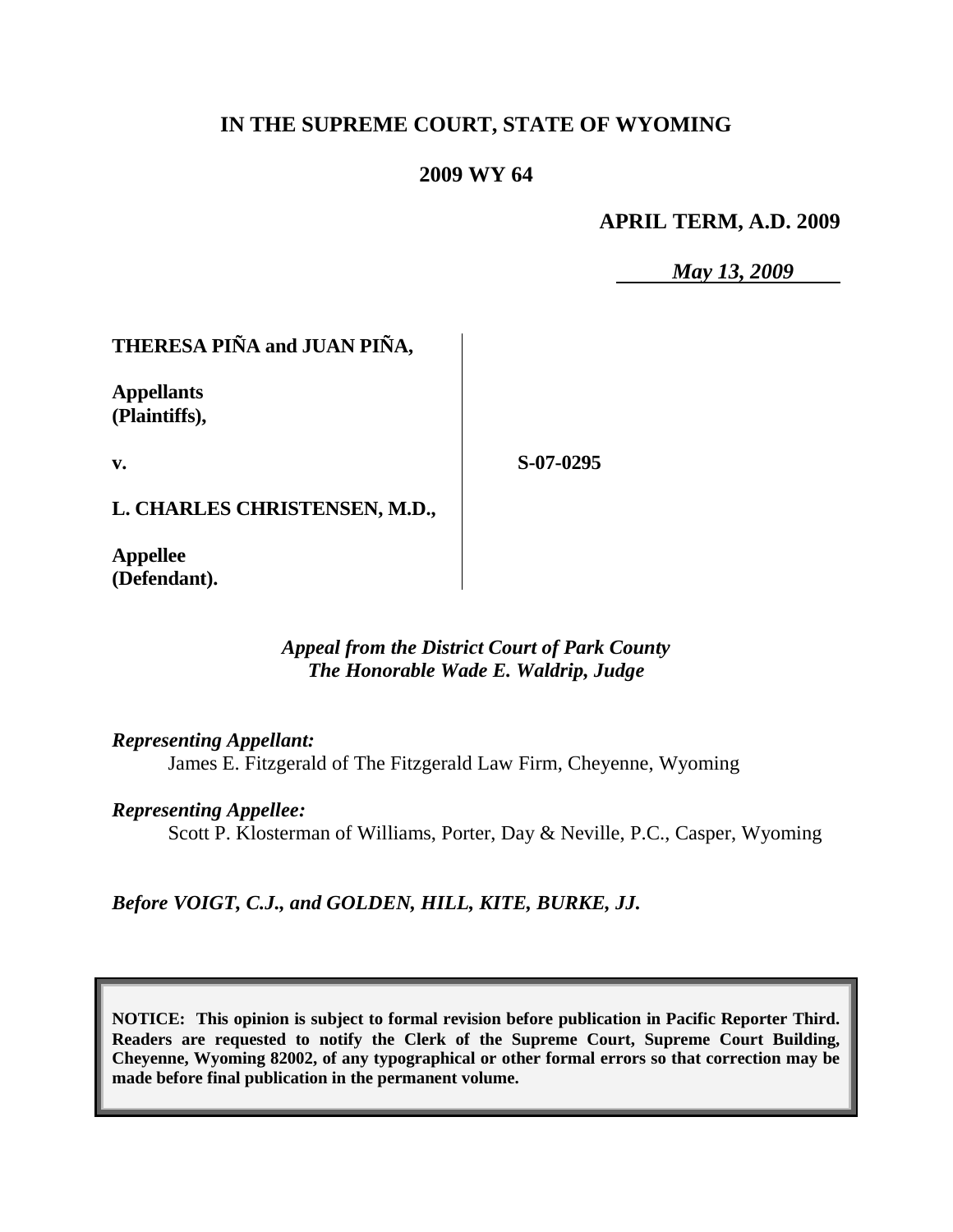### **GOLDEN**, Justice.

[¶1] Theresa and Juan Piña brought an action against Dr. Charles Christensen for medical malpractice. After a jury trial, the jury found no negligence on the part of Dr. Christensen. The Piñas appeal, arguing the jury instructions misled the jury as to the appropriate standard of care. Finding no error in the jury instructions, we affirm.

#### **ISSUE**

[¶2] The Piñas present the issue in this case as whether the trial court prejudicially erred when it instructed the jury: "Before you may find that [Dr. Christensen] was negligent in his care and treatment of [Mrs. Piña], you must first find, by a preponderance of the evidence, that he failed to act in accordance with the standard of care adhered to by the American Board of Urology."

#### **FACTS**

[¶3] Only minimal facts need be set out for context. Dr. Christensen is a urologist certified by the American Board of Urology. Dr. Christensen operated on Mrs. Piña to repair her mild urinary incontinence. Complications arose, and Mrs. Piña now suffers from severe urinary incontinence.

[¶4] The Piñas claim Dr. Christensen was negligent in several respects. The jury trial essentially became a battle of experts. In the end, the jury found Dr. Christensen not negligent. Further facts will be developed as necessary below.

## **DISCUSSION**

#### *General Law*

[¶5] The function of jury instructions is to give the jury guidance with respect to the applicable law. Instructions are sufficient if they correctly state the law, they are not misleading, and they permit the parties to argue their respective theories of the case. Instructions must not be extracted piecemeal to establish error, but rather are reviewed in their entirety. *Hannifan v. American Nat'l Bank of Cheyenne*, 2008 WY 65, ¶ 23, 185 P.3d 679, 689 (Wyo. 2008); *Three Way, Inc. v. Burton Enterprises, Inc.*, 2008 WY 18, ¶ 23, 177 P.3d 219, 227 (Wyo. 2008).

[¶6] We review the legal sufficiency of jury instructions de novo, asking first whether an instruction is erroneous, and second whether the error prejudiced a party. Prejudice is not presumed. *Sellers v. Dooley Oil Transport*, 2001 WY 44, ¶ 9, 22 P.3d 307, 309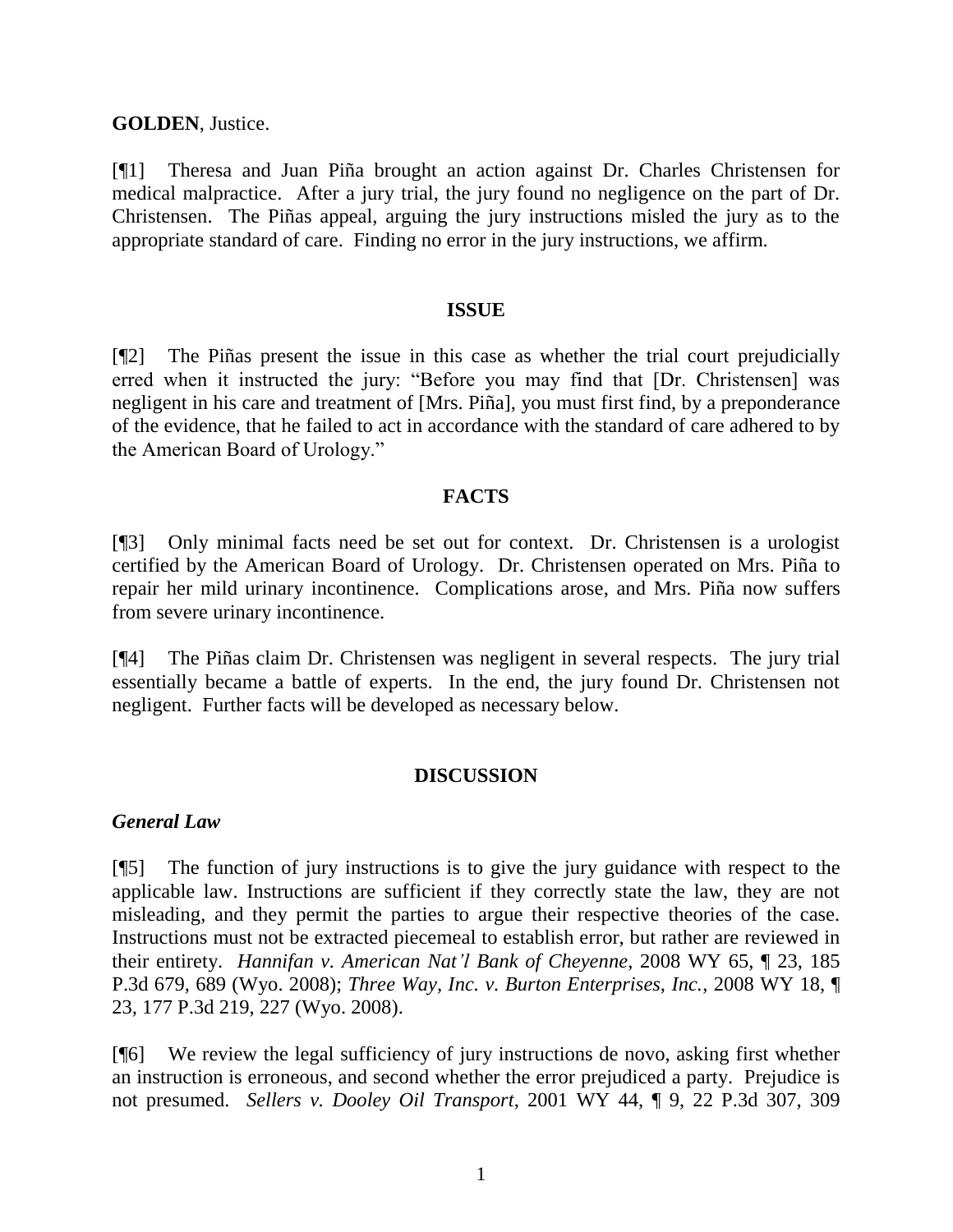(Wyo. 2001); *Cervelli v. Graves*, 661 P.2d 1032, 1036 (Wyo. 1983). The burden is on the appellant to show prejudicial error. *Parrish v. Groathouse Const., Inc.*, 2006 WY 33, ¶ 7, 130 P.3d 502, 505 (Wyo. 2006); *Daley v. Wenzel*, 2001 WY 80, ¶ 29, 30 P.3d 547, 554-55 (Wyo. 2001).

[¶7] In general, this Court has stated:

Errors of substantive law contained in the language of an instruction require reversal if the error is prejudicial. *Bigley v. Craven*, 769 P.2d 892, 895 (Wyo. 1989) (quoting *Cervelli v. Graves*, 661 P.2d 1032, 1036 (Wyo. 1983)). In reviewing the content of a challenged jury instruction, the charge is considered as a whole. *Kemper Architects, P.C. v. McFall, Konkel & Kimball Consulting Engineers, Inc.*, 843 P.2d 1178, 1182 (Wyo. 1992). To measure the degree of prejudice, jury instructions are viewed in the light of the entire trial, including the allegations of the complaint, conflict in the evidence on critical issues and the arguments of counsel. *City of Cheyenne v. Simpson*, 787 P.2d 580, 581-82 (Wyo. 1990) (quoting *Condict v. Whithead, Zunker, Gage, Davidson & Shotwell, P.C.*, 743 P.2d 880, 886 (Wyo. 1987)). The goal of our review is to determine if the charge presents a comprehensive, balanced and fundamentally accurate statement of the governing law to the jury. *Kemper Architects, P.C.*, 843 P.2d at 1182; *Sims v. General Motors Corp.*, 751 P.2d 357, 365 (Wyo. 1988) (quoting *Norman v. State*, 747 P.2d 520, 523 (Wyo. 1987)). The charge is deemed adequate if it is not likely to confuse or mislead the jury. *Bigley*, 769 P.2d at 895. "The fact that an instruction may have been more precisely drafted or drafted in a way more favorable to a party does not warrant reversal for a new trial." *Triton Coal Co., Inc*. [*v. Mobil Coal Prod., Inc.,*] 800 P.2d [505,] at 512 [(Wyo. 1990)].

*State Farm Mut. Auto. Ins. Co. v. Shrader*, 882 P.2d 813, 832 (Wyo. 1994). *See also Frost v. Allred*, 2006 WY 155, ¶ 6, 148 P.3d 17, 19 (Wyo. 2006).

[¶8] A trial judge retains extensive discretion in tailoring jury instructions, provided that they correctly state the law and fairly and adequately cover the issues presented. *See Hannifan*,  $\sim$  23, 185 P.3d at 689 (a trial court is not obligated to give an instruction offered by a party as long as the jury is adequately instructed on the law as it pertains to that case); *Three Way, Inc.*, ¶ 23, 177 P.3d at 227; *McGuire v. Solis*, 2005 WY 129, ¶ 23,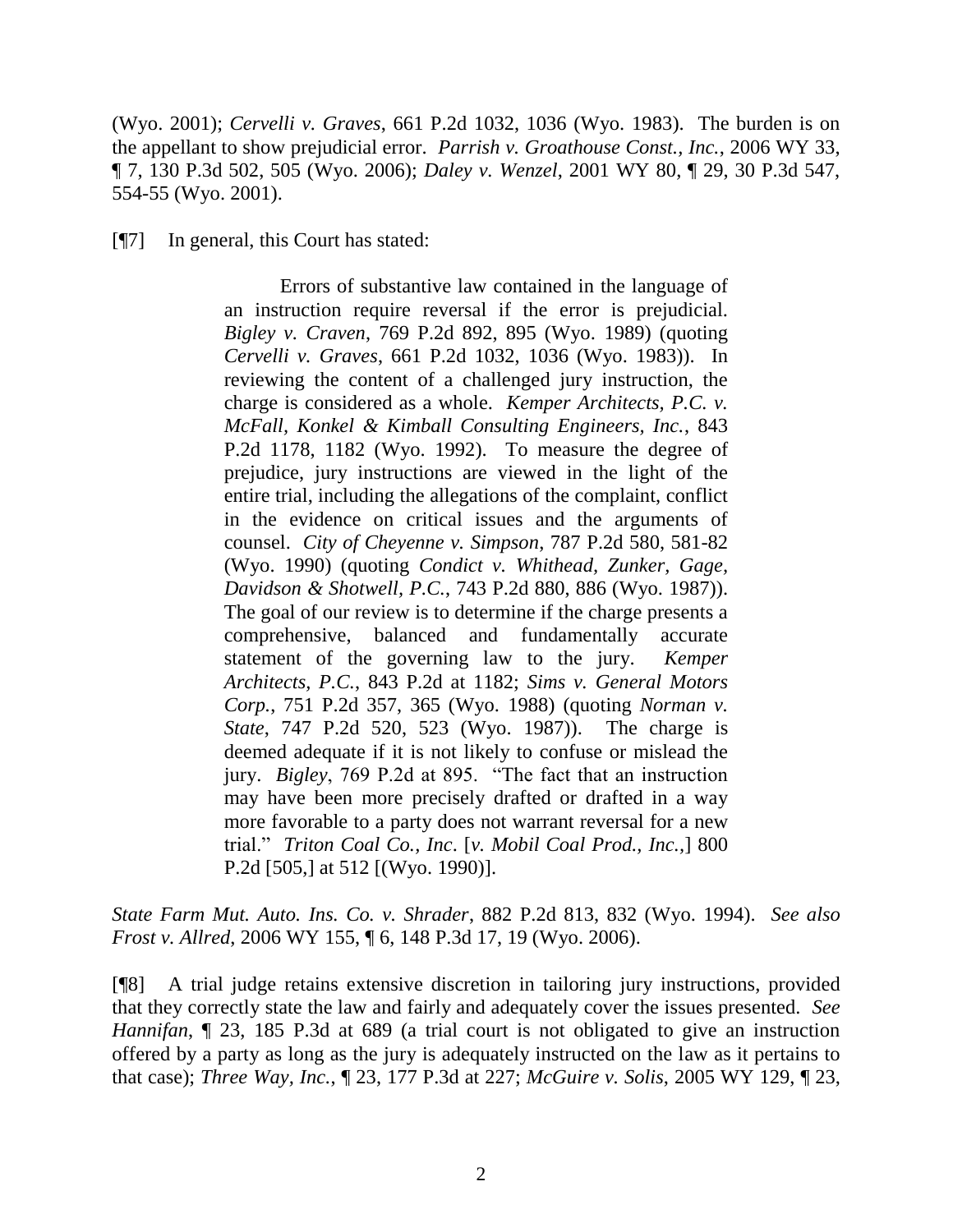120 P.3d 1020, 1026 (Wyo. 2005). We therefore review the district court's decision to give or its refusal to give a particular jury instruction for abuse of discretion.

## *Propriety of challenged instruction*

[¶9] The jury instruction complained of by the Piñas on appeal states:

Wyoming Statute § 1-12-601 provides, in relevant part, that:

(a) In an action for injury alleging negligence by a health care provider the plaintiff shall have the burden of proving:

(i) If the defendant is certified by a national certification board or association, that the defendant failed to act in accordance with the standard of care adhered to by that national board or association.

Defendant Charles Christensen, M.D. is certified by the American Board of Urology. Before you may find that he was negligent in his care and treatment of Plaintiff Theresa Piña, you must first find, by a preponderance of the evidence, that he failed to act in accordance with the standard of care adhered to by the American Board of Urology.

In their objection to this instruction, the Piñas focus on the statutory term "adhered to" and claim the term requires proof of written, clear-cut standards of care adopted by the American Board of Urology. While no directly supporting evidence was adduced at trial, the Piñas allege on appeal the Board does not have any such written standards. The Piñas thus argue the instruction is erroneous because it required them to submit proof on something that doesn't exist.

[¶10] The first question is whether the jury instruction correctly states the law. The statute is obviously a correct statement of law. It reflects the legislative directive that a medical specialist should be held to national standards of care and treatment appropriate to the specialty. Since a doctor may hold himself out as a specialist only after certification by a national board on the basis of experience, training and national oral and written examinations, his patients should have a right to expect that his performance will meet national standards.

[¶11] As for the Piñas' argument, nothing in the statutory language suggests a national board must adhere to written, clear-cut standards of care. If so, then no doctor could be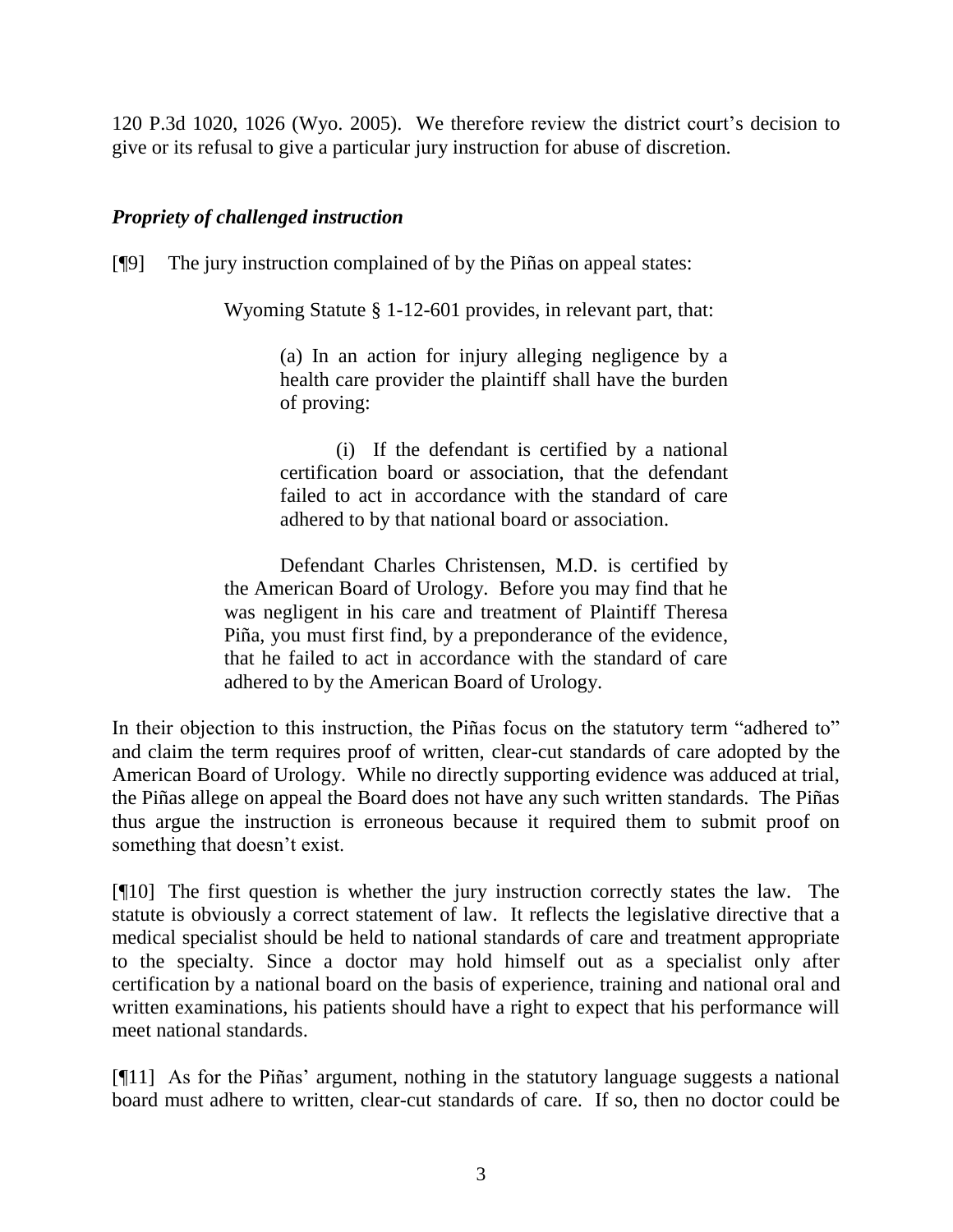found to have committed malpractice if certified by a national board that has no written, published standards. We will not construe a statute as to have an absurd result. *Decker v. State ex rel. Wyoming Medical Comm'n*, 2008 WY 100, ¶ 16, 191 P.3d 105, 118 (Wyo. 2008). Section 1-12-601 is clearly not intended to immunize board certified doctors from all liability.

[¶12] Even if there was any doubt as to the meaning of this particular jury instruction, it must be remembered that instructions are not to be extracted individually to establish error. When viewed in light of the jury instructions as a whole, we do not believe the jury could be confused on the issue of the standard of care. The jury was instructed that: "A doctor has the duty to exercise the skill, diligence, and knowledge utilized by members of the profession in good standing and in the same line of practice, and to apply means and methods which would reasonably be exercised and applied under similar circumstances." The jury was also instructed:

> It is the duty of a physician or surgeon who holds himself out as a "specialist" in a particular field of medical, surgical, or other healing science, to have the knowledge and skill ordinarily possessed, and to use the care and skill ordinarily used, by reputable specialists practicing in the same field and under similar circumstances. One who holds himself out as a specialist in that field and who undertakes diagnosis and treatment in such specialty is required to use the skill and care required of such a specialist.

and

When the word "negligence" is used in these instructions as it applies to . . . Dr. Christensen, it means the failure to exercise the skill, diligence, and knowledge, and to apply the means and methods that would reasonably be exercised and applied under similar circumstances by members of their profession in good standing and in the same line of practice. This you must decide based upon expert testimony.

These instructions effectively neutralized any ambiguity that may have lurked in the instruction incorporating the statutory language. We find the jury instructions as a whole present a correct statement of law and are not misleading.

[¶13] The Piñas earnestly argue that, under the facts of this case, the one instruction under review was devastating because Dr. Christensen isolated and exploited the instruction in his closing argument. In closing, after quoting the instruction, Dr.